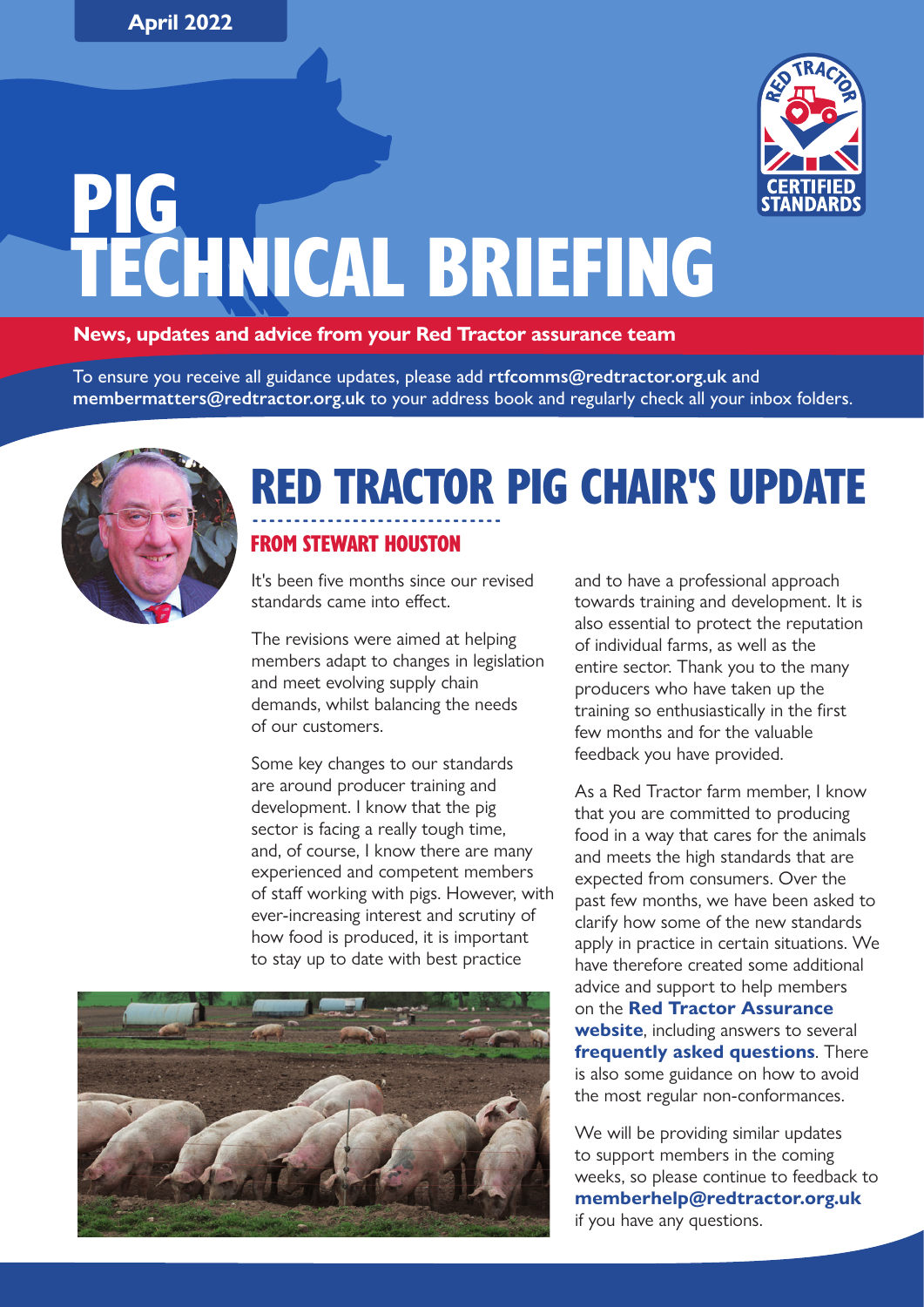

## RESPONSIBLE USE OF MEDICINE TRAINING

**A new standard requires at least one person who is responsible for overseeing the use of medicines on the unit to have undertaken training since January 2018.**

------------------------------------------------------------------------------------------------

• A person on the unit that oversees medicine use needs to undertake a course (online or in-person) from our approved list of training providers – which can be found *here*. Evidence of completion of the course, not just the date the course is booked, must be submitted as corrective evidence for a nonconformance against this requirement to be closed out by your Certification Body.

**Courses undertaken between 1st Jan 2018 and** 31st Oct 2021 do not need to be from our approved list. If the course covered the use of veterinary medicines, it is acceptable, including courses focused on other livestock species. This includes the Safe Use of Vet Medicines module offered as part of the AHDB Stockperson Development Scheme. You will need to show a certificate of course attendance or completion to the assessor.

## MEASURES TO MINIMISE RISK OF TAIL BITING

There are many reasons why tail biting can occur in any group of pigs. It can spread quickly in pig pens once it has started and can lead to painful tail injuries, infection, spinal abscesses, and lameness. However, there are known and identifiable risk factors associated with outbreaks and our standards seek to ensure members understand why the problem is occurring, minimise the risks and take action to avoid the need for tail docking.

**All** audit points in the new key standard (HP.3.1) will be assessed. The main requirements are:

**1**Farm-specific **risk assessment** for tail biting risk factors - **ALL** farms, including outdoor units, must do this, even if you have no history of tail biting and even if you receive pigs already docked or rear pigs with full tails.

**2** An **action plan**<sup>\*</sup> outlining measures taken to minimise the risk of tail biting and the need for An **action plan**<sup>\*</sup> outlining measures taken to docking. This is required for farms that are rearing docked pigs (regardless of whether you dock the pigs yourselves or receive them docked). During the audit assessors will be looking to verify whether the

actions are implemented in line with the timelines detailed in the plan.

It is important to note that this action plan is **different from** what is required in the vice action plan within the Veterinary Health Plan.

> **Vice action plan (AH.1)** Actions to be taken whan a tail biting outbreak occurs

For example remove bitten pigs, remove biter, add more enrichment, monitor pigs, spray affected tails

**\*Tail docking action plan (HP.3.1)** Actions (may be short or long term) the farm is taking to try to move away from docking

For example, trialing lower stocking densities, replenishing enrichment more frequently, rotating forms of enrichment, getting a ventilation expert in, trialing a longer dock